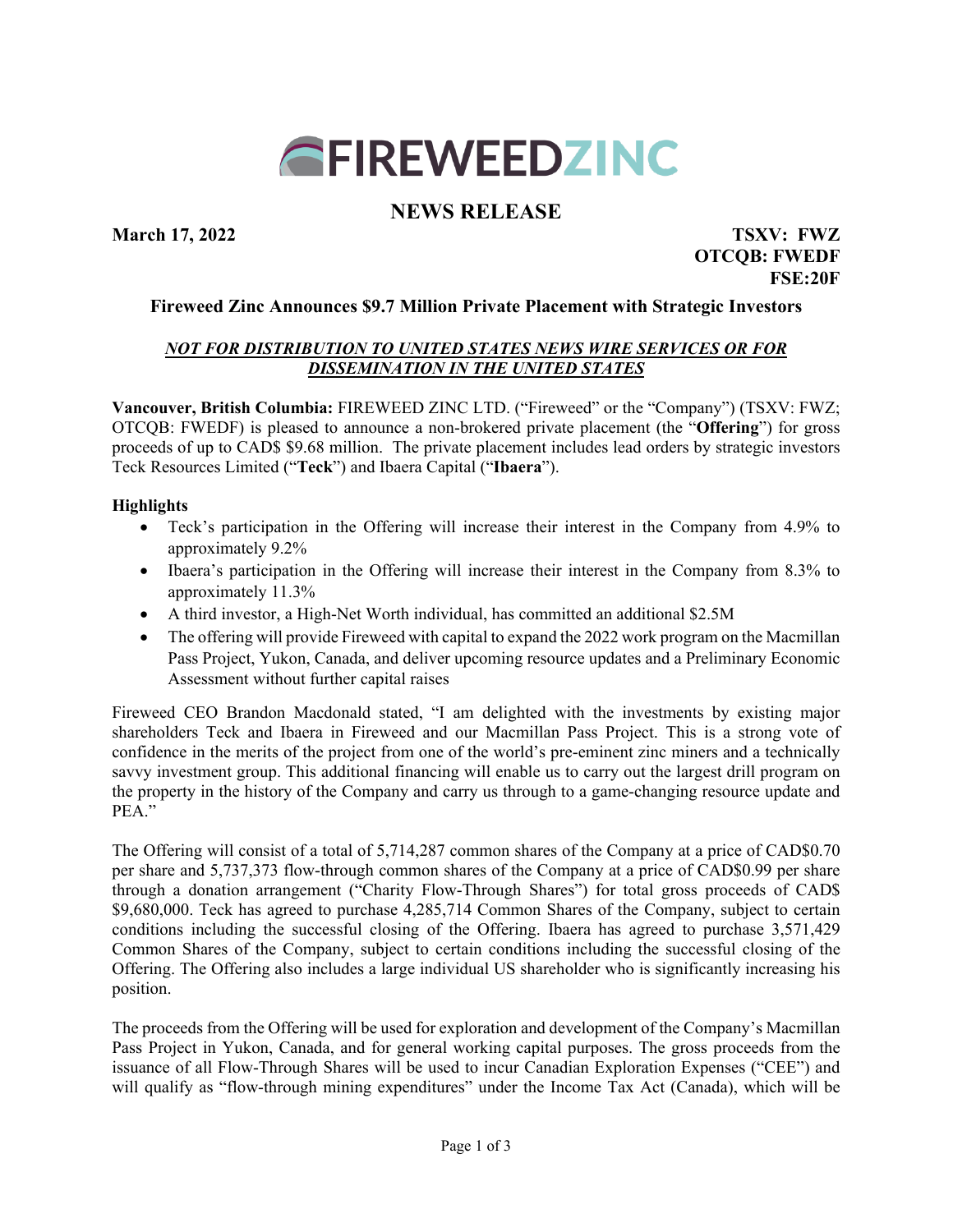renounced to the purchasers of Flow-Through Shares with an effective date no later than December 31, 2022 in an aggregate amount no less than the proceeds raised from the issue of the Flow-Through Shares.

Closing of the Offering is subject to certain customary conditions, including, but not limited to, the receipt of all necessary regulatory approvals and acceptance of the TSX Venture Exchange. All securities issued under the Offering will be subject to a statutory hold period of four months plus a day following the date of closing.

**About Fireweed Zinc Ltd. (TSXV: FWZ; OTCQB: FWEDF):** Fireweed Zinc is a public mineral exploration company managed by a highly experienced team of mining industry professionals. The Company is advancing its 100% owned, district-scale 940 km2 Macmillan Pass Project in Yukon, Canada, which is host to the Tom and Jason zinc-lead-silver deposits with current Mineral Resources and a PEA economic study (see Fireweed news releases dated 10<sup>th</sup> January 2018, and 23<sup>rd</sup> May 2018, respectively, and reports filed on [www.sedar.com](about:blank) for details) as well as the Boundary Zone, Boundary Zone West, Tom North Zone and End Zone which have significant zinc-lead-silver mineralization drilled but not yet classified as mineral resources. The project also includes large blocks of adjacent claims (MAC, MC, MP, Jerry, BR, NS, Oro, Sol, Ben, and Stump) which cover exploration targets in the district where previous and recent work identified zinc, lead and silver prospects, and geophysical and geochemical anomalies in prospective host geology.

In Canada, Fireweed (TSXV: FWZ) trades on the TSX Venture Exchange. In the USA, Fireweed (OTCQB: FWEDF) trades on the OTCQB Venture Market for early stage and developing U.S. and international companies. Companies are current in their reporting and undergo an annual verification and management certification process. Investors can find Real-Time quotes and market information for the Company on [www.otcmarkets.com.](about:blank) In Europe, Fireweed (FSE: 20F) trades on the Frankfurt Stock Exchange**.**

Additional information about Fireweed Zinc and its Macmillan Pass Project including maps and drill sections can be found on the Company's website at [www.FireweedZinc.com](http://www.fireweedzinc.com/) and at [www.sedar.com.](http://www.sedar.com/)

## **ON BEHALF OF FIREWEED ZINC LTD.**

*"Brandon Macdonald"*

#### CEO & Director

*Neither the TSX Venture Exchange nor its Regulation Services Provider (as that term is defined in the policies of the TSX Venture Exchange) accepts responsibility for the adequacy or accuracy of this release.*

*This news release does not constitute an offerto sell or a solicitation of an offer to buy any of the Company's securities in the United States. The Company's shares have not been and will not be registered under the United States Securities Act of 1933, as amended (the "U.S. Securities Act"), or any state securities laws and may not be offered or sold within the United States or to U.S. Persons unless registered under the U.S. Securities Act and applicable state securities laws or an exemption from such registration is available.*

#### **Cautionary Statements**

This news release may contain "forward-looking" statements and information relating to the Company and the Macmillan Pass Project that are based on the beliefs of Company management, as well as assumptions made by and information currently available to Company management. Such statements reflect the current risks, uncertainties and assumptions related to certain factors including but not limited to, without limitations, exploration and development